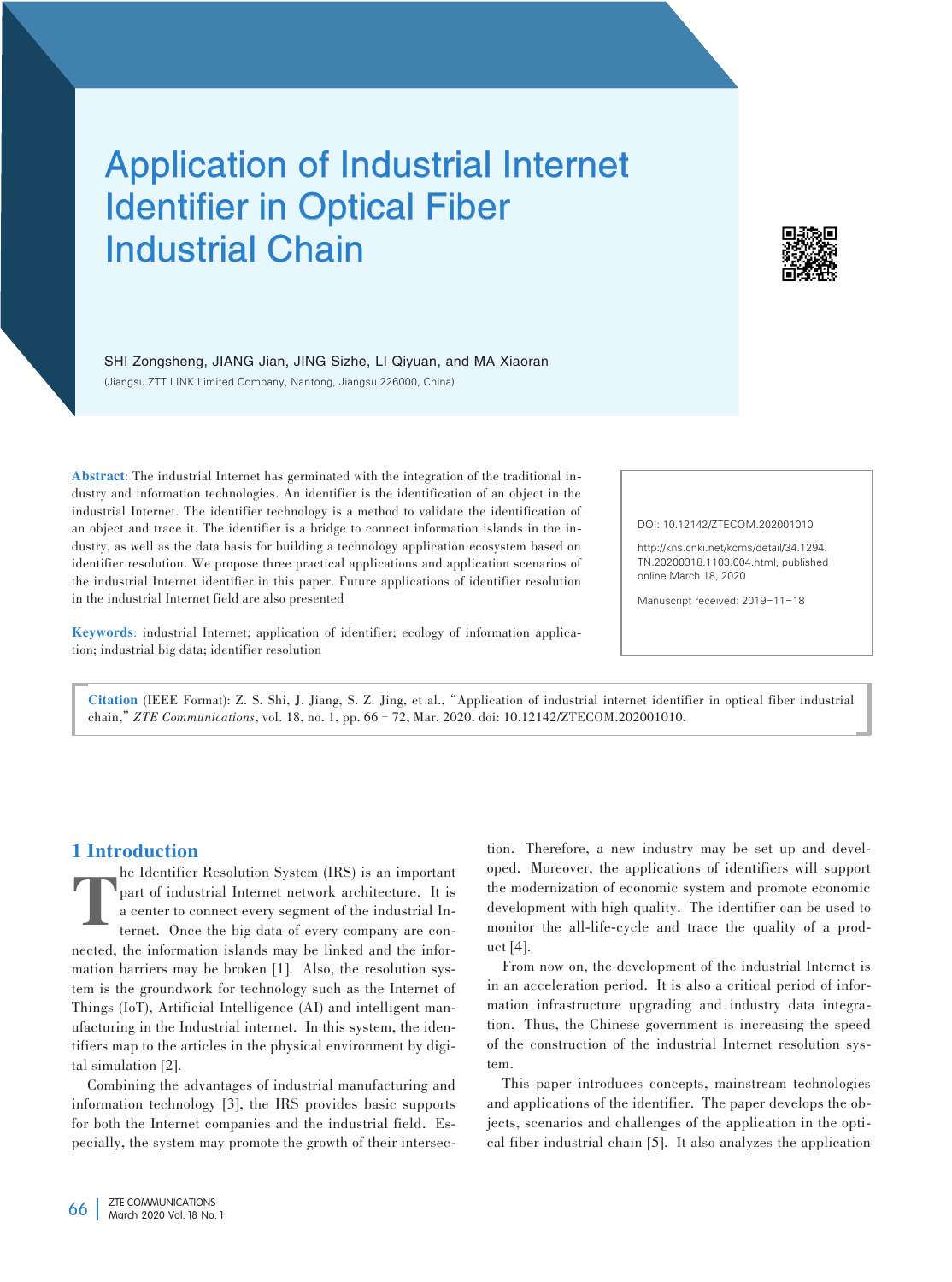directions of the identifier in the future.

## 2 Background

#### 2.1 Identifiers and Identifier Technology

An identifier is a string that consists of digits, letters, and symbols organized by some rules and standards, and it aims to identify an object. It plays a similar role as the "pointer" in computer language. The pointer points to an address that stores the value in the register. Analogously, the identifier maps the address that stores the description of the object. A user may access the address and request the description by submitting an identifier from a terminal device, such as a smartphone, Radio Frequency Identification (RFID) card reader and bar-code scanner to the resolution system. After the identifier being authenticated, the details of the object can be acquired and retrieved.

The whole system constructs an underlying architecture that connects all the resolved information and other data. The architecture provides the services and functions that the industrial manufacturers need. For example, the system may be used to trace back the product quality by analyzing the time and space record of the product. Besides, the manufacturer may conduct warehouse management by stocking and storing data.

The identifier technology mainly consists of encoding, the identifier carrier, and resolution [6].

The encoding technology gives an entity object such as a product and a process a set of scientific and standardized digits, symbols or other information that can be recognized by terminal equipment. Encoding is

aimed to set encoding norms for various industries and fields and provide a unified standard for data exchange and collection between different enterprises.

An identifier carrier implements data transfer. The identifier exists in real life as a carrier such as an RDIF card, 2D code or bar code. Terminal equipment may recognize the identifier and its address. A user with authority may request more descriptions by accessing the address.

The resolution technology is the process that is mapping the identifier to the descriptions stored in the servers. For example, the resolution result may be a URL link to the detail description of the product.

#### 2.2 Application of Identifiers in the Industrial Internet

The industrial Internet is a new network that serves industrial manufacturing. The identifier in it is similar to the domain name on the Internet, which is unique identification information of every material, product, component, equipment, system or technical proposal. As the identifier technology collects the production data, the resources are classified and managed effectively. Likewise, the resolution of the industrial Internet is like the domain name resolution. In the IRS (Fig. 1), a domain name could be achieved by a 2D code which contains the identifier information. Besides, the data, service record and flow record in the industrial manufacture management system of objects may be retrieved by the identifier.

The industrial Internet is the basic part of the process of informational upgrading and transition of the manufacturing enterprises. Nowadays modern industrial producers manage a large number of information systems and equipment, which are difficult to recognize. Moreover, the data is collected by dis-unified mechanisms, rules, and frames because of the wide spectrum demand of software and hardware equipment and the diverse suppliers. Thus, the factories have no effective way to link the inside and outside and cannot connect the front-back end information in the industrial chain [7]. This restricts the national modernization and informatization process.

The significance of the application of identifiers in the industrial Internet is that the application is a bridge linking the data simulation environment and the real environment, which map to each other. By mapping, the operational effec-



▲Figure 1. The Industrial Internet resolution system.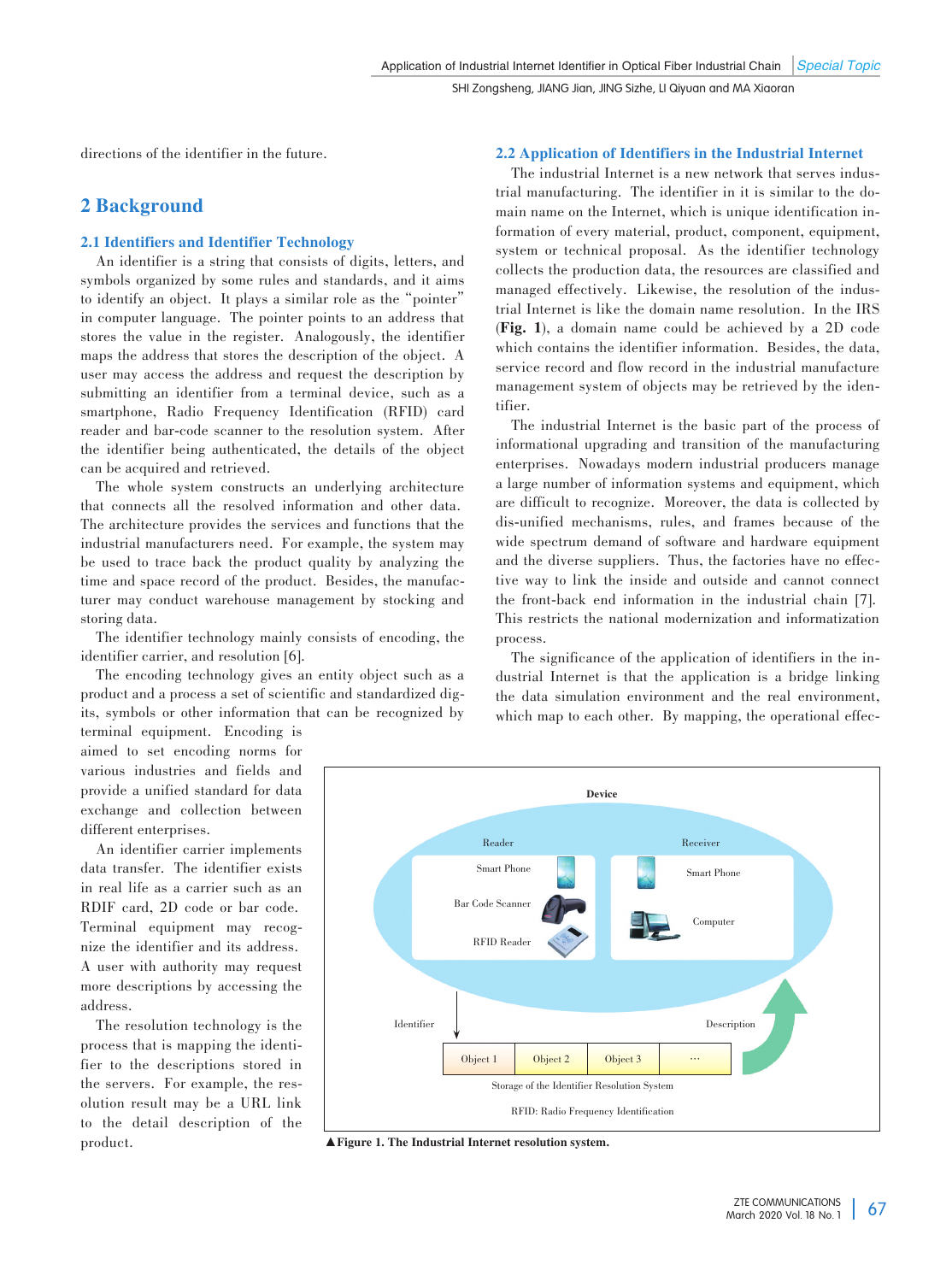tiveness of all types of modeling optimized environment may be applied rapidly and the best method of management and control may be chosen for maximum efficiency and cost reduction.

Identifiers and identifier technologies may be widely applied in the primary and secondary factories. The industry informatization upgrading process can list entities like materials and products by some standardized regulations such as their names and features in a digital system and making entities digitized, modularized, systematized, robotized and intelligent. In the process, the industrial Internet plays an important role and the identifier is the core part.

According to the breadth of the industry, to give every product an identifier, a scientific digital basis accepted by the system is in need. The most important work is mapping the topology structure based on the digit to the industrial Internet, realizing the unity of opposites of the basic entity objects structure, meeting the demand of industrial manufacturing by software development and data operation, interacting products, people and software data. The ultimate goal of the application is developing an industrial mode and build an informational ecosystem whose core is the identifier.

## 3 Applications of the Industrial Internet

#### 3.1 Industrial Equipment Cloud Platform

Manufacturing enterprises have their systems in data interconnection, producing process joint and equipment coordination. The monitoring of equipment is the most important function in these systems. Using new technologies such as big data, AI and IoT, the modern industrial equipment cloud

platform [8] combines image big data and hardware like industrial robots, monitor and switch, and supports multiple communication protocols. This cloud platform can help the enterprises use industrial equipment effectively.

The equipment management is integrated into the cloud platform management system (Fig. 2). Using identifier resolution technology, 2D code, and RFID, the system realizes full-lifecycle equipment management. This system provides abundant functions such as centralized equipment monitoring, equipment management, maintenance management, inspection management, spare parts management, tools management, statistics analysis, unit organization, and ba⁃

sic setting. This platform has a sound mechanism and highlevel security. In addition, it stores huge amounts of data and intelligent management equipment in the cloud.

Different from the common equipment cloud management, this equipment cloud connects the national industrial Internet identifier system. Every equipment access to the platform has registered in the identifier resolution secondary node and is given a unique industrial Internet identifier. The user can acquire the information about equipment and use the functions on the platform by the resolution system. This platform realizes the informationalization of equipment management, paperless processing, system modulization, and the improvement of management modes.

The industrial cloud platform is able to realize real-time data collection, real-time monitoring, failure data collection, equipment health management, and predictable maintenance. Moreover, the platform can store the equipment ledger and basic data that are easy to lose. Based on the data collected by the platform, the big data technology implements the analysis of the life cycle of workpieces, rational equipment inspection and alert to maintenance. Early maintenance may reduce the loss of sudden failure. The identifier of a workpiece may associate with the equipment identifier to match the workpiece with the equipment. The platform enables data statistics, which are required by the production management. The data analysis facilitates the operation management and producing strategy.

On the cloud platform, different roles have distinct authorities. After scanning the identifier code, the common employees can only retrieve the basic parameters, maintenance tasks, repairing record and inspection record while the man-



▲Figure 2. Cloud platform management system for equipment monitoring and collection [9].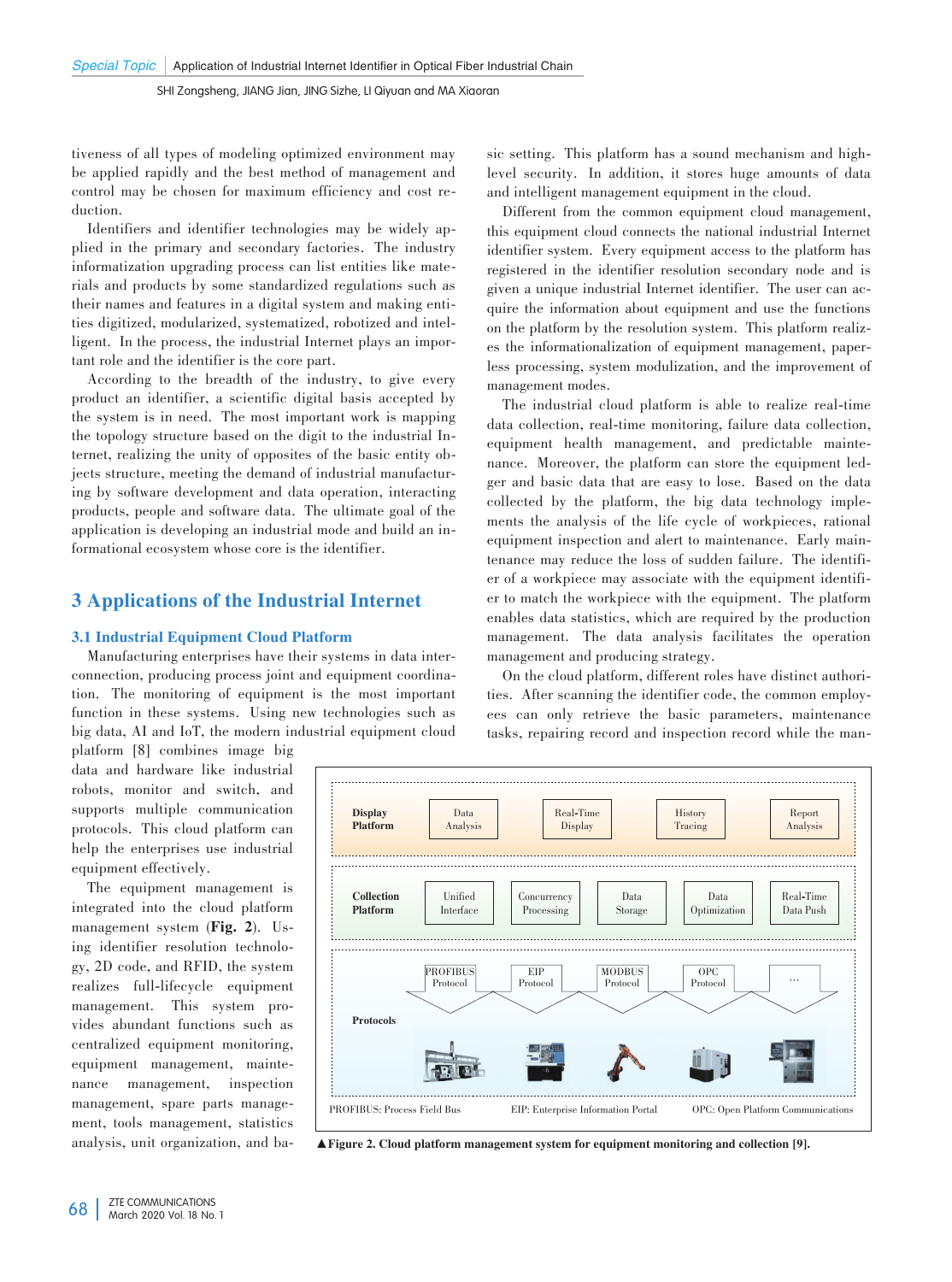ager can read two more reports that are the real-time monitored data and alert record. The separated authorities enhance information security.

The cable production of Zhongtian Technology (ZTT) LINK Company has applied the industrial Internet equipment cloud platform (Fig. 3). The platform guarantees the stability of the cable quality. In the Modified Chemical Vapor Deposition (MCVD) processing line, the staff can monitor the equipment continuously, and test the gas Mass Flow Controller (MFC) online. The platform can also test every part of the lathe and keep the stability of the operating parameters. According to the practice of ZTT LINK Company, the maintenance fee has been down by  $25\%$  –  $30\%$ , the life of equipment has prolonged by  $25\%$  –  $30\%$ , the unpredictive shutdown of equipment has dropped by  $30\%$  -  $40\%$ , and the production efficiency has promoted by  $15\%$  –  $25\%$ .

#### 3.2 Tracing Quality

The identifier resolution system provides a method to trace the product. In this system, every company has a unique identifier. Every product made by this company would be given a product code which could be its serial number or a code representing its features. Thus, a product will have a unique identifier consists of the company identifier and prod-

√ Save Paper 50% √ Production Efficiency Increase 15% √ Equipment Life Cycle Increase 25% √ Maintenance Fee Down 30% √ Equipment Failure Down 20% Instria Internet **Identifier pplicat** • Electronic Instruction • Alert System • Monitor System Order Coordination System • Shipment Management System • Equipment Cloud Platform • Parts Manage ment System √ Labor Cost Down 20%

uct code [10].

An identifier of a product can map to an address in the resolution system where the product information is stored. After scanning the code and uploading the identifier, a user would be able to access the address of the identifier and get the details of the product. Therefore, the product information can be traced by the identifier.

ZTT LINK Company has applied the identifier resolution system in the optical fiber manufacturing chain (Fig. 4). This company distributed different identifiers to its factories. The identifier of the optical fiber preform factory is 88. 118. 3 while the identifier of the optical fiber factory is 88. 118. 2 and the identifier of the raw

A Figure 3. Application of the Industrial Internet identifier at ZTT LINK Company. materials factory is 88. 118. 1.



▲Figure 4. Industrial Internet identifier resolution system for the optical fiber industrial chain.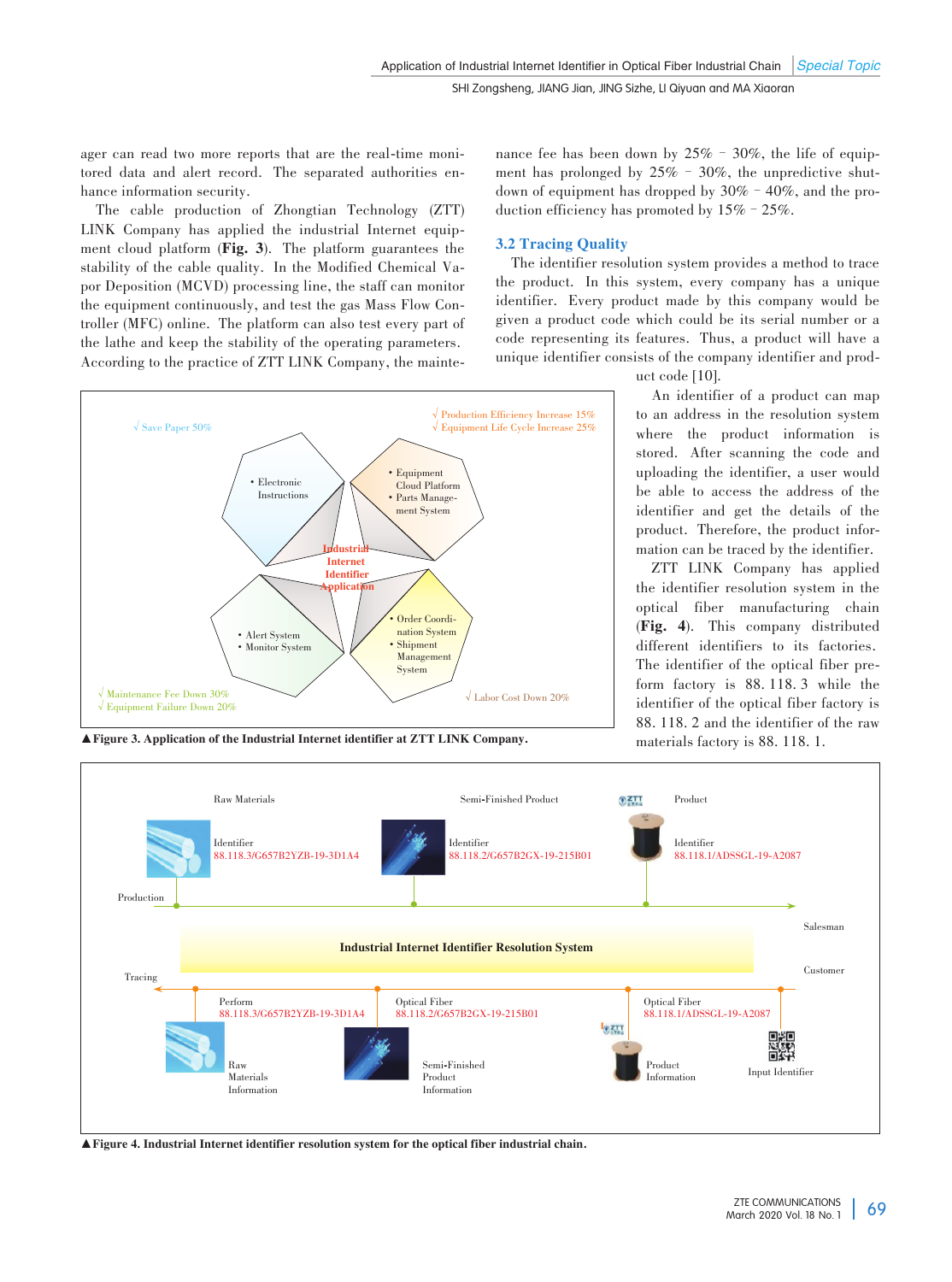Identifiers are distributed to products made by these three factories. The optical fiber preforms are produced in the material factory. In the semi-finished factory, the optical fibers are made. The optical cables are then manufactured in the production factory. All the products made by these three factories are attached by a 2D code label.

ZTT fiber industrial chain has realized the tracing function of the identifier in the three factories. Both the factory staff and clients can search the information by inputting the identifier. When a problem happens in the production process, the staff may scan the 2D code to find the origin of the materials. If the clients find a bad product, they can search the producer and the parameters of the product in the tracing system.

In the identifier system, different users have distinctive authorities. The clients can check the basic information and access the logistics page. The manager and quality inspectors have the authority to check two more pages that are quality information and tracing information.

In the optical cable resolution page, the product information contains basic information, structure parameters, and technical parameters. While installing the cable, a client may scan the 2D code to check the parameters. When the client has a bad cable, the producer can find out by the identifier resolution system. This is the tracing function.

The logistic page consists of the order number and tracking number. The client can trace the product when it is on the way. Once receiving a bad product, the client can check whether the logistics company should take responsibility for the problem.

The quality information includes optical fiber features, mechanism features, and environmental performance. It is

comment time, device location and trading code, aiming to increase the satisfaction of customers. It can manage and dis⁃ play these comments and can also analyze the correlation be⁃ tween locations, clients, and their satisfaction. Thus, the suppliers will be able to solve problems specifically. Moreover, this application may promote product quality and increase sales. It also enables enterprises to optimize their production parameters, adjust the processing flow, and improve production efficiency and product quality.

An identifier is the carrier of information. The after-sales service application can collect and analyze the data of consumers. By dynamically updating these data, the application may be used to push and show the products and services that are suitable for customers to satisfy their interests. Technologies like machine learning and data mining can be used to predict the deep demands of users. The precise marketing may expand the consumer group and increase the profit of the enterprise [11].

Base on the identifier, the after-sales service application can feedback the market by analyzing the collected data. This application helps manufacturers improve their products and provides methods for sellers to manipulate the market. The user may access the online retailers of the producer by scanning the 2D code of the product, which benefits the brand spreading. This application can also facilitate and monitor a promotional campaign.

Combining with social networks, the after-sales service feedback system can get through the barriers among the manufacturing enterprise, dealers and customers. This application also links the production and use, and supports the upgrading of products. ZTT LINK Company has released an instant messaging app based on the identifier, MaMsg (Fig. 5),

very important and therefore, it can only be acquired by factory managers.

In the tracing page, the quality report of the optical fiber is shown. Furthermore, the factory staff can access the report of the optical fiber and the preform. Due to the confidential data in these quality reports, only the factory staffs have the authority to read them.

#### 3.3 After-Sales Service Feedback

After-sales service feedback includes system information col⁃ lection, comment query, and data statistics. This application can collect the data of a product identifier, comment records,



▲Figure 5. User interface of MaMsg.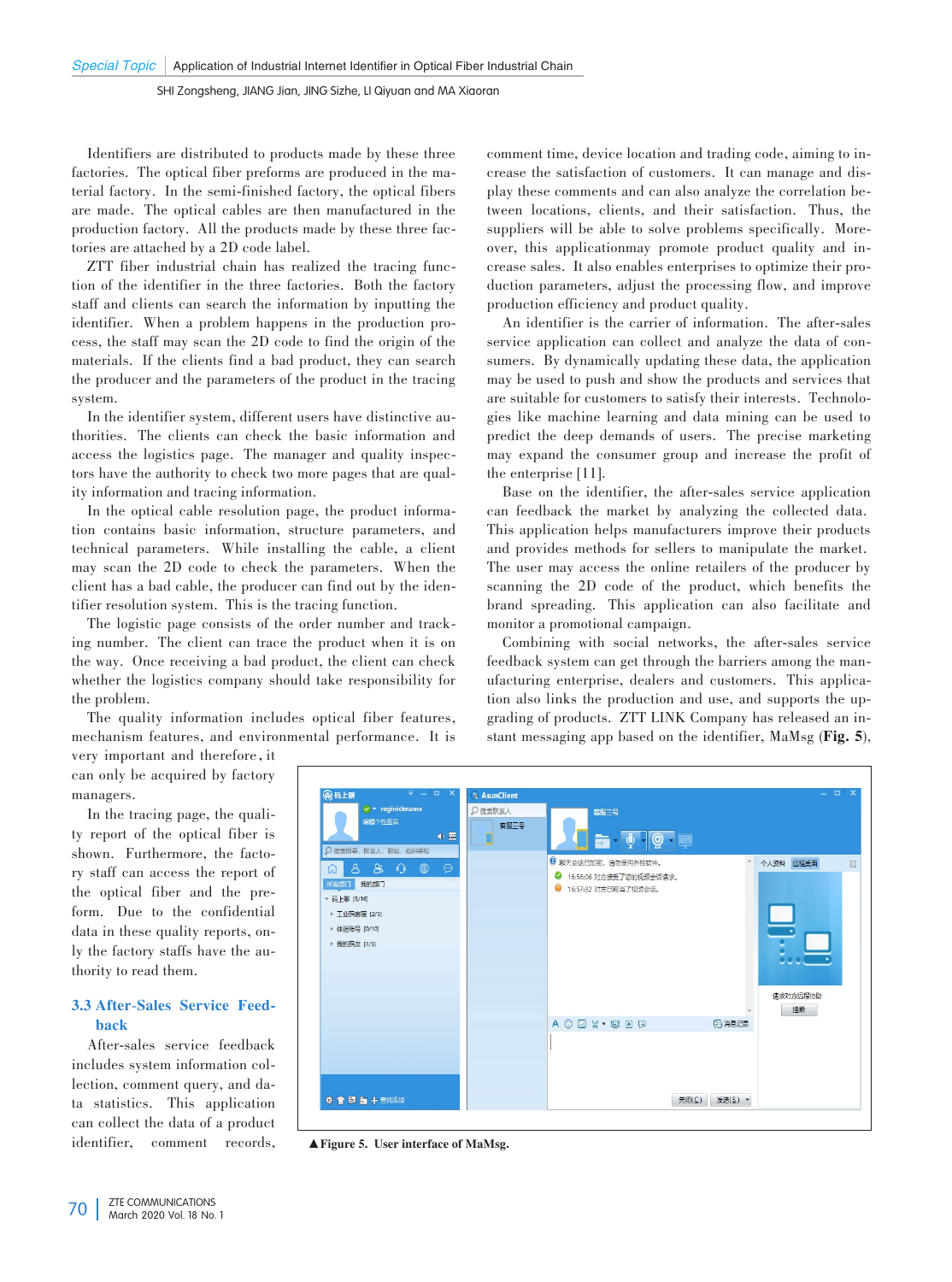which integrates the factories on the supply chain for convenient communication and cooperation of upstream and down⁃ stream enterprises.

# 4 Identifier-Based Industrial Internet Ecosystem

In China, the industrial Internet is expanding and extending to various fields of the real economy and setting up connections across various enterprises, fields, and industries. The standardization and further research of identifiers and the identifier technology are significant for data sharing and diversified operation, facilitating the forming of an identifierbased industrial Internet ecosystem.

Thus, the definition of industry semantics (standard) based on the identifier and the corresponding standardization of the expansion of the semantics need pushing. The standard of identifier codes and the definition of industry semantics are the basement of the interconnection of everything. The former provides a basis for the connection of enterprises on the whole industry chain. The product object may be digitized by effectively monitoring and counting the data generated in the full-life circle of the object. Enterprises may establish and improve the criteria of the data interpretation according to their own demands or those of the industry. An enterprise may refine the standards of identifier codes to improve its manufacturing process. Furthermore, a country may lead and set a couple of standards to enhance the level of its industrialization and informationalization.

There are still several challenges to be solved during the development of the industrial Internet, identifier and identifier technology in terms of the following four aspects.

1) Technology: The identifier is not only a code but also the description of information. It is necessary to deeply explore what information to be kept or rejected, how to connect the isolated information and how to integrate the information of the present and the future.

2) Standardization: This involves multiple fields and nations and is difficult to make a decision of compromise or reset.

3) Benefits of enterprises: In the process of establishing the criteria of encoding, some powerful companies may play the leading role, while small businesses have a high probability to be out.

4) Promotion: The industrial Internet has a long way to go. It is especially hard to promote the identifier resolution system. It would be better to insist on a long-time strategy. Meanwhile, one standard, mass registration, and high value need a long time to achieve.

The industrial Internet resolution system involves many crucial industrial fields that influence the national economy and people's livelihood. As a bond connecting the layers of production management, commerce circulation, and marketing, the identifier resolution system will build an ecosystem of information application. In the future, the system tends to the omnidirectional development and becomes a cornerstone of the development of the national industrial Internet.

### 5 Conclusions

The collision and integration of the industry and the Internet are not only in the construction and use of the network but also in the communication of information. The industrial Internet identifier, the identifier technology and the application of the identifier are the core of the informatization upgrading, as well as the important components of the basic in⁃ formation infrastructure such as the IoT, smart cities and intelligent manufacturing. Now, the industrial Internet identifier has been applied in various industrial scenarios. The identifier technology enables the customization based on business demands and some technologies may be applied across multiple platforms. ZTT LINK Company is operating a second node of the industrial Internet led by the Ministry of Industry and Information Technology of People's Republic of China. It has applied the identifier resolution system to the optical fiber industry for sake of manufacturing, logistics, and marketing. Besides, it provides solutions for identifier applications of other industries. It has applied functions such as equipment cloud platform, anti-fake, anti-fleeing and quality tracing to the industries of energy, home textiles, and medicine. The development of the identifier application has a long way to go. Especially the standardization of identifier encoding has to correspond to the practical demands of the manufacturing enterprises. The standards should be set scientifically and corresponding to certain criteria.

#### References

- [1] WU J. Big Data, Machine Intelligence and Their Impacts to the Future World [J]. Telecommunications Science, 2015, 31(2): 7-16
- [2] ZHANG Y, CHI C, ZHU S. Development Trend of Industrial Internet Identification Resolution System [J]. Information and Communications Technology and Policy, 2019(8): 43–46
- [3] DU J, WANG F. Connotation, Service System of Internet and Its Integrating Path to Manufacture [J]. Telecommunications Science, 2016, 32(1): 98–104
- [4] YU X, Xu H, Li H, et al. Industrial Internet Identifier Resolution System-Product Tracing [EB/OL]. (2019-04-18) [2019-11-05]. http://www.aii-alliance. org/index. php? m=content&c=index&a=document\_download&ftype= 3&fid=111&fno=0
- [5] MANTHOU V, VLACHOPOULOU M, FOLINAS D. Virtual e-Clain (Vec) Model for Supply Chain Collaboration [J]. International Journal of Production Economics, 2004, 87(3): 241–250. DOI: 10.1016/S0925-5273(03)00218-4
- [6] YANG Z, ZHANG D, LI J, et al. Identifier Technology in Industrial Internet [J]. Telecommunications Technology, 2017, 33(11): 134–140
- [7] Anderson D, Lee H. Synchronized Supply Chains: The New Frontier [J]. AS-CET, 1996, 6(1): 12–21
- [8] YANG S W. Impact of the Upgraded Version of German "Industrial 4 Platform" on China's Manufacturing Industry [J]. Telecommunications Science,